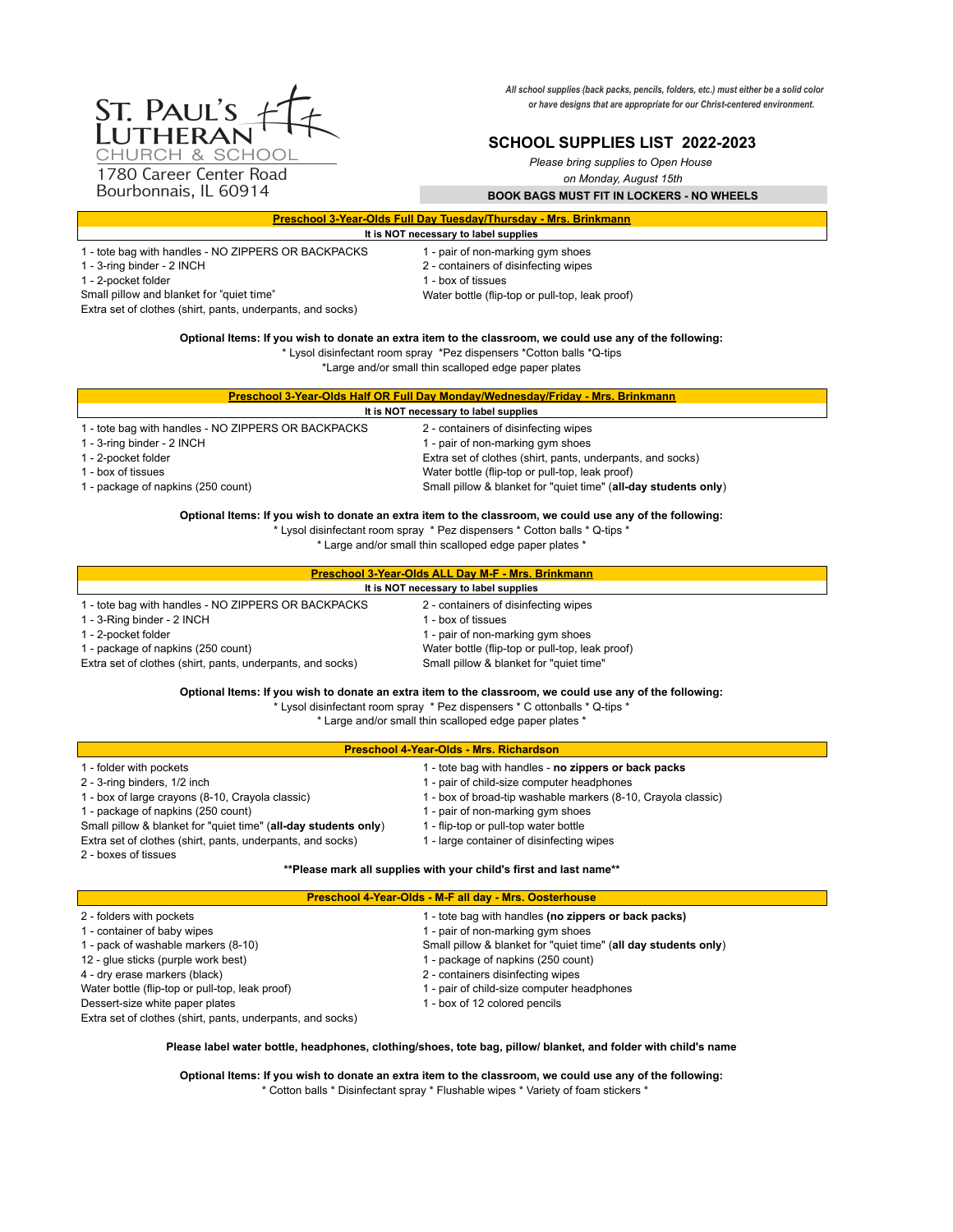|                                                         | <b>Kindergarten</b>                                                                                                    |
|---------------------------------------------------------|------------------------------------------------------------------------------------------------------------------------|
|                                                         | Please label with first and last names. You do not need to label individual markers, crayons, pencils, or glue sticks. |
| 1 - two pocket folder (horizontal pockets please)       | - pair of scissors                                                                                                     |
| 1 - three prong folder                                  | I - box of Kleenex                                                                                                     |
| 1 - wide-ruled notebook                                 | - container of disinfecting wipes                                                                                      |
| 1 - 8x5 plastic school box (no cloth pouches please)    | - personal water bottle (flip-top lid to avoid spills)                                                                 |
| 2 - boxes "classic colors" washable markers - broad tip | - paint shirt (large t-shirt works well)                                                                               |
| 2 - boxes of 24 crayons                                 | Headphones (no wireless headphones please)                                                                             |
| 8 - sharpened #2 pencils (Ticonderoga hold up nicely)   | 1 - book bag or tote bag big enough for folder                                                                         |
| 2 - pink erasers                                        | Non-marking gym shoes - Velcro is preferred if child cannot yet tie shoes                                              |
| 3 - black dry erase markers                             | Extra set of clothes - in case of accidents or spills                                                                  |
| $1 - 4$ oz glue bottle                                  | (shirt, pants, underpants, and socks - bagged and labeled please)                                                      |
| 8 - glue sticks (the purple kind work best)             | - package of 8.5x11 page protectors (3-ring style please)                                                              |

#### **Optional Items: If you wish to donate an extra item to the classroom, we could use any of the following:** \* Ziploc bags (quart or sandwich) \* watercolor paints \* napkins \* bathroom size cups \* dry erase pockets \* bandaids

|                                                         | <b>1st Grade</b>                                                        |
|---------------------------------------------------------|-------------------------------------------------------------------------|
| 1 - box of sharpened #2 pencils (no mechanical pencils) | 1 - pair of non-marking gym shoes (Velcro if your child cannot tie yet) |
| 1 - school box (not a zipper pouch)                     | 1 - paint shirt (large T-shirt works best)                              |
| 2 - glue sticks                                         | 2 - 4 oz glue bottles                                                   |
| 2 - boxes of 24 crayons only                            | 2 - erasers (not pencil tips)                                           |
| 1 - box of 24 colored pencils only                      | 1 - Fiskars scissors                                                    |
| 1 - box of Kleenex                                      | 2 - boxes of Crayola "classic" markers (broad tip)                      |
| 1 - container of disinfecting wipes                     | 2 - large Expo chisel tip dry-erase markers                             |
| 2 - 2-pocket folders with horizontal pockets            | Earbuds or headphones (please mark with child's name)                   |
| 1 - 8- or 16-pack of Crayola water colors               | 2 - black Sharpie permanant marker fine-point                           |
| Personal water bottle with fliptop                      |                                                                         |
| 1 - container of disinfecting wipes                     | Please mark all supplies with your child's first and last name          |

### **Optional Items: If you wish to donate an extra item to the classroom, we could use any of the following:**

\*Ziploc bags (gallon, quart, sandwich size) \* baby wipes \*

\* lunch-sized paper bags \* sidewalk chalk \*

|                                                         | 2nd Grade                                                          |
|---------------------------------------------------------|--------------------------------------------------------------------|
| 24 - #2 pencils - no mechanical pencils - no sharpeners | 1 - paint shirt                                                    |
| 1 - pencil pouch (no school boxes)                      | 2 - large erasers (not pencil tops)                                |
| 8 - glue sticks                                         | 2 - pocket folders                                                 |
| $1 - 4$ oz glue bottle                                  | 2 - green pocket folders                                           |
| 2 - boxes of 24 Crayola crayons                         | 1 - blue pocket folder                                             |
| 1 - box of Crayola "classic" markers                    | 2 - varied colors of Expo chisel tip dry erase markers             |
| 1 - box of 24 colored pencils                           | 2 - varied colors of Expo fine point dry erase markers             |
| 2 - wide-ruled composition books                        | 1 - dry erase eraser (or a clean sock is fine)                     |
| 1 - pair of scissors                                    | 1 - pair of non-marking gym shoes                                  |
| 2 - 8- or 16-pack Crayola water color trays             | Earbuds or headphones (please mark with child's name)              |
| 2 - boxes of tissues                                    | 1 - small non-spill water bottle (e.g. pop-top)                    |
| 2 - containers of disinfecting wipes                    | 2 - black Sharpie permanant marker fine-point                      |
| 1 - bottle of hand sanitizer                            | **Please mark all supplies with your child's first and last name** |

## **Optional Items: If you wish to donate an extra item to the classroom, we could use any of the following:**

\* Blue painters Tape \* white paper plates \* plastic silverware \* napkins \* hand sanitizer \* baby wipes \* watercolors \*

\* Lysol disinfectant spray \* small prizes \* Papermate InkJoy gel pens \*

|                                                                  | <b>3rd Grade</b>                                                        |
|------------------------------------------------------------------|-------------------------------------------------------------------------|
| Faith Alive or ESV Bible                                         | 1 - 4oz bottle of glue                                                  |
| 2 - wide ruled notebooks                                         | 1 - pair of scissors                                                    |
| 3 - pocket folders (1 red)                                       | 1 - 1-inch 3-ring binder                                                |
| 1 - box of sharpened #2 pencils - no personal sharpeners, please | 1 - package of lined 3x5 index cards                                    |
| 2 - black Sharpies                                               | 2 - boxes of tissues                                                    |
| 4 - big erasers (not pencil tops)                                | 1 - reusable water bottle                                               |
| 1- box of 24 crayons                                             | 1 - container of disinfecting wipes                                     |
| 1 - box of 12 or 24 colored pencils                              | 1 - pair of non-marking gym shoes                                       |
| 1 - box of 8 washable markers                                    | 1 - paint shirt                                                         |
| 1 - box of 8 "thin" washable markers                             | Chromebook (computer) - You can purchase your own or borrow from school |
| 2 - fine tip dry erase markers (various colors)                  | Earbuds or headphones (please mark with child's name)                   |
| 1 - 8- or 16-pack water color tray                               | 1 - 25 pack of 8 1/2 x 11 page protectors for 3 ring binders            |
| 6 - glue sticks                                                  | **Please mark all supplies with your child's first and last name**      |

### **Optional Items: If you wish to donate an extra item to the classroom, we could use any of the following:**

\* Black Sharpies \* Blue painters tape \* White paper lunch bags \* Napkins \* Lysol disinfectant spray \* Papermate InkJoy gel pens \*